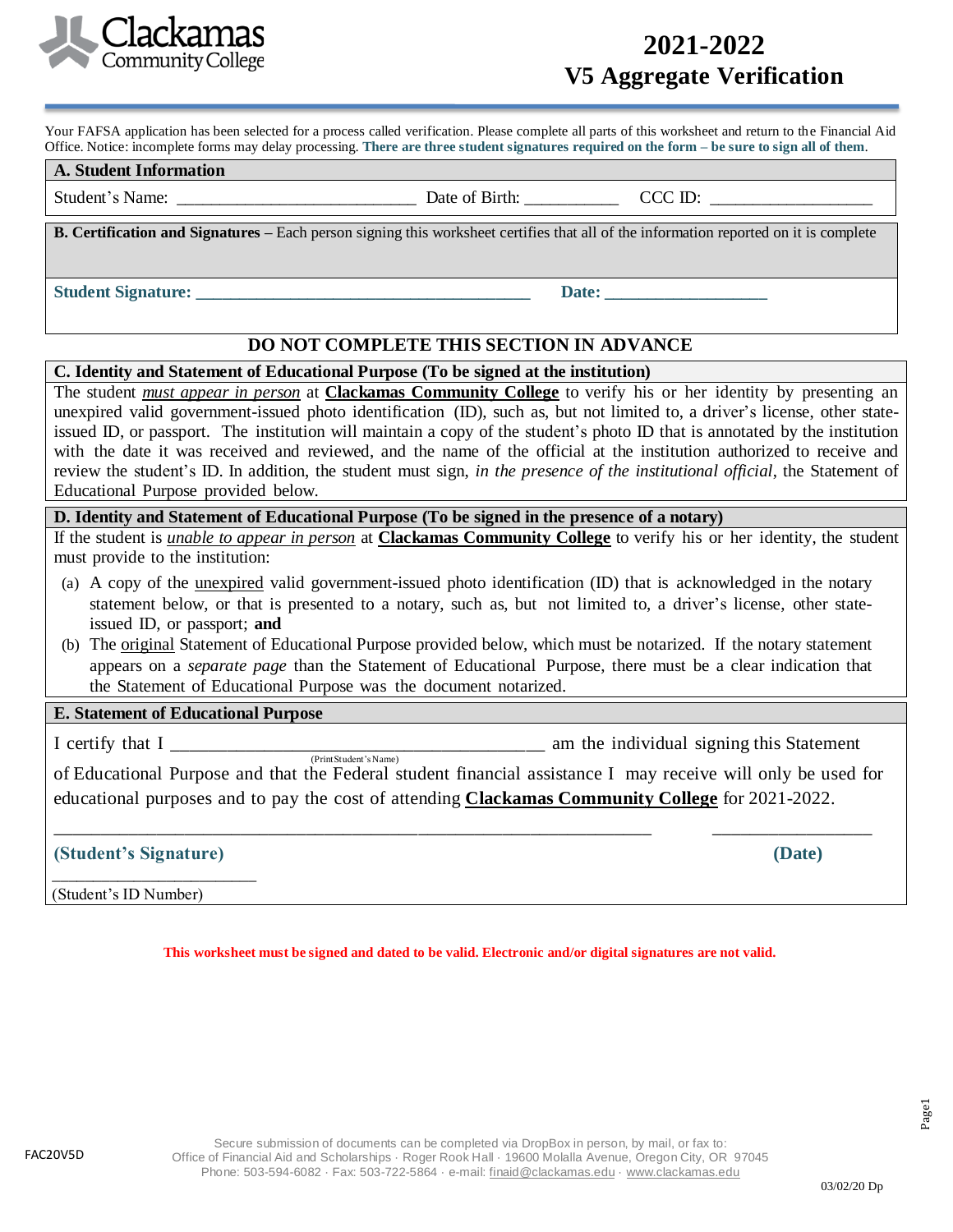

# **2021-2022 V5 Aggregate Verification**

| <b>Student Information</b>                                                                                                                                                                                                                                |                                                                                                                                                                                                                                                                                                                                                                                                                                                                                                             |  |
|-----------------------------------------------------------------------------------------------------------------------------------------------------------------------------------------------------------------------------------------------------------|-------------------------------------------------------------------------------------------------------------------------------------------------------------------------------------------------------------------------------------------------------------------------------------------------------------------------------------------------------------------------------------------------------------------------------------------------------------------------------------------------------------|--|
|                                                                                                                                                                                                                                                           |                                                                                                                                                                                                                                                                                                                                                                                                                                                                                                             |  |
|                                                                                                                                                                                                                                                           | CCCID:                                                                                                                                                                                                                                                                                                                                                                                                                                                                                                      |  |
| F. Notary's Certificate of Acknowledgement                                                                                                                                                                                                                |                                                                                                                                                                                                                                                                                                                                                                                                                                                                                                             |  |
|                                                                                                                                                                                                                                                           |                                                                                                                                                                                                                                                                                                                                                                                                                                                                                                             |  |
| (Date)                                                                                                                                                                                                                                                    | (Notary's name)                                                                                                                                                                                                                                                                                                                                                                                                                                                                                             |  |
|                                                                                                                                                                                                                                                           | _______________, and provided to me on the basis of satisfactory                                                                                                                                                                                                                                                                                                                                                                                                                                            |  |
| (Printed name of signer)                                                                                                                                                                                                                                  | to be the above-named person who                                                                                                                                                                                                                                                                                                                                                                                                                                                                            |  |
| evidence of identification (Type of unexpired government-issued photo ID provided)                                                                                                                                                                        |                                                                                                                                                                                                                                                                                                                                                                                                                                                                                                             |  |
| signed the foregoing instrument.                                                                                                                                                                                                                          |                                                                                                                                                                                                                                                                                                                                                                                                                                                                                                             |  |
| WITNESS my hand and official seal                                                                                                                                                                                                                         |                                                                                                                                                                                                                                                                                                                                                                                                                                                                                                             |  |
| (Seal)                                                                                                                                                                                                                                                    | (Notary Signature)                                                                                                                                                                                                                                                                                                                                                                                                                                                                                          |  |
|                                                                                                                                                                                                                                                           | My commission expires on $\frac{1}{\frac{1}{2} \sum_{i=1}^{n} x_i^2 + \cdots + x_i^2}$                                                                                                                                                                                                                                                                                                                                                                                                                      |  |
|                                                                                                                                                                                                                                                           |                                                                                                                                                                                                                                                                                                                                                                                                                                                                                                             |  |
|                                                                                                                                                                                                                                                           | G. High School Graduate/Equivalency - Provide one of the following documents to indicate the student's high school                                                                                                                                                                                                                                                                                                                                                                                          |  |
| A copy of the student's high school diploma.                                                                                                                                                                                                              |                                                                                                                                                                                                                                                                                                                                                                                                                                                                                                             |  |
| or another similar document.                                                                                                                                                                                                                              | For students who completed secondary education in a foreign country, a copy of the "secondary school leaving certificate"                                                                                                                                                                                                                                                                                                                                                                                   |  |
|                                                                                                                                                                                                                                                           | A copy of the student's final official high school transcript that shows the date when the diploma was awarded.                                                                                                                                                                                                                                                                                                                                                                                             |  |
| A state certificate or transcript received by a student after the student passed a State-authorized examination that the State<br>recognizes as the equivalent of a high school diploma (GED test, HiSET, TASC, or other State-authorized examination).   |                                                                                                                                                                                                                                                                                                                                                                                                                                                                                                             |  |
| for full credit toward a bachelor's degree.                                                                                                                                                                                                               | An academic transcript that indicates the student successfully completed at least a two-year program that is acceptable                                                                                                                                                                                                                                                                                                                                                                                     |  |
| For a student who was homeschooled in a state where state law requires the student to obtain a secondary school<br>completion credential for homeschooling (other than a high school diploma or its recognized equivalent), a copy of that<br>credential. |                                                                                                                                                                                                                                                                                                                                                                                                                                                                                                             |  |
|                                                                                                                                                                                                                                                           | For a student who was homeschooled in a state where state law does not require the student to obtain a secondary school<br>completion credential for homeschooling (other than a high school diploma or its recognized equivalent), a transcript, or<br>the equivalent, signed by the student's parent or guardian, that lists the secondary school courses the student completed<br>and includes a statement that the student successfully completed a secondary school education in a homeschool setting. |  |
|                                                                                                                                                                                                                                                           | A student who is unable to obtain the documentation listed above must contact the financial aid office.                                                                                                                                                                                                                                                                                                                                                                                                     |  |
|                                                                                                                                                                                                                                                           | NOTE: If there is a difference with your name, please submit documentation such as a marriage                                                                                                                                                                                                                                                                                                                                                                                                               |  |
| license or court name change document.                                                                                                                                                                                                                    |                                                                                                                                                                                                                                                                                                                                                                                                                                                                                                             |  |

**This worksheet must be signed and dated to be valid. Electronic and/or digital signatures are not valid.**